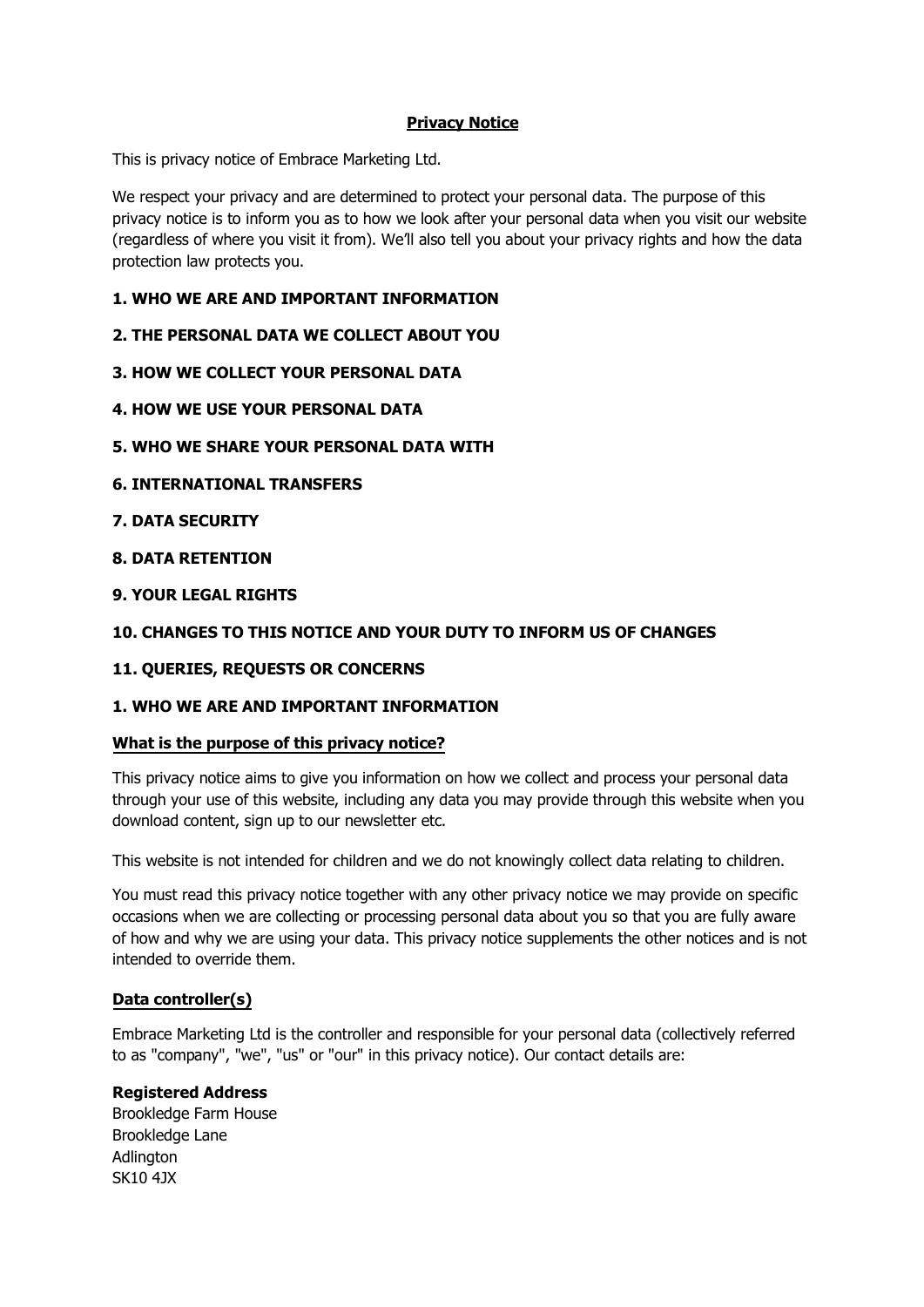# **Email address**

hello@weareembrace.com

## **Postal address**

Brookledge Farm House Brookledge Lane Adlington SK10 4JX

### **Phone number**

+44 (0)1625 789050

For all data matters contact our data protection officer on hello@weareembrace.com

## **Third-party links outside of our control**

This website may include links to third-party websites, plug-ins and applications. Clicking on those links or enabling those connections may allow third parties to collect or share data about you. We do not control these third-party websites and are not responsible for their privacy statements.

When you leave our website, we encourage you to read the privacy notice of every website you visit.

# **2. THE PERSONAL DATA WE COLLECT ABOUT YOU**

Personal data, or personal information, means any information about an individual from which that person can be identified. You can find out more about personal data from the Information Commissioners Office.

We may collect, use, store and transfer different kinds of personal data about you which we have grouped together follows:

- **Identity Data** includes First name, Last name and Title.
- **Contact Data** includes email address and phone numbers.

We also collect, use and share **Aggregated Data** such as statistical or demographic data for any purpose. aggregated data may be derived from your personal data but is not considered personal data in law as this data does **not** directly or indirectly reveal your identity. For example, we may aggregate your usage data to calculate the percentage of users accessing a specific website feature. however, if we combine or connect aggregated data with your personal data so that it can directly or indirectly identify you, we treat the combined data as personal data which will be used in accordance with this privacy notice.

We do not collect any **Special Categories of Personal Data** about you (this includes details about your race or ethnicity, religious or philosophical beliefs, sex life, sexual orientation, political opinions, trade union membership, information about your health and genetic and biometric data). Nor do we collect any information about criminal convictions and offences.

# **If you fail to provide personal data**

Where we need to collect your personal data by law, or under the terms of a contract we have with you and you fail to provide that data when requested, we may not be able to perform the contract we have or are trying to enter into with you (for example, to provide you with goods or services). In this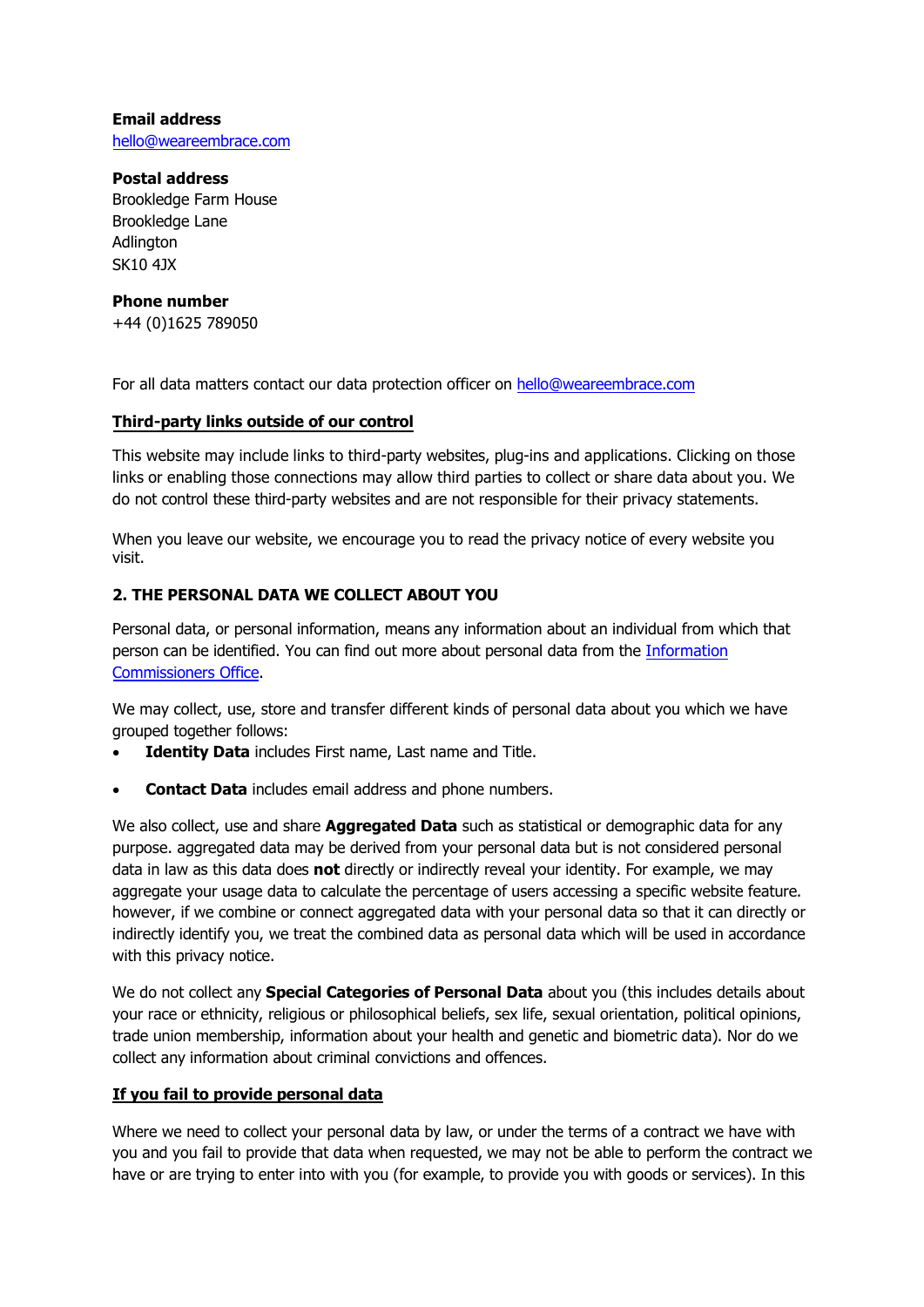case, we may have to cancel a product or service you have with us but we will notify you if this is the case at the time.

# **3. HOW WE COLLECT YOUR PERSONAL DATA**

We use different methods to collect data from and about you including through. You may give us your identity and contact data by filling in forms or by corresponding with us by post, phone, email or otherwise. This includes personal data you provide when you:

- Download content from our website
- Subscribe to our service or publications
- Request marketing to be sent to you

# **4. HOW WE USE YOUR PERSONAL DATA**

We will only use your personal data when the law allows us to. Most commonly, we will use your personal data in the following circumstances:

- **Legitimate Interest** this means the interest of our business in conducting and managing our business to enable us to give you the best service/product and the most secure experience. We make sure we consider and balance any potential impact on you (both positive and negative) and your rights before we process your personal data for our legitimate interests. We do not use your personal data for activities where our interests are overridden by the impact on you (unless we have your consent or are otherwise required or permitted to by law). You can obtain further information about how we assess our legitimate interests against any potential impact on you in respect of specific activities by contacting us on hello@weareembrace.com.
- **Comply with a legal or regulatory obligation** this means processing your personal data where it is necessary for compliance with a legal or regulatory obligation that we are subject to.

Generally we do not rely on consent as a legal basis for processing your personal data other than in relation to sending third party direct marketing communications to you via email or text message. You have the right to withdraw consent to marketing at any time by contacting us on hello@weareembrace.com.

# **PURPOSES FOR WHICH WE WILL USE YOUR PERSONAL DATA**

We have set out below, in a table format, a description of all the ways we plan to use your personal data, with the legal bases we rely on to do so.

Note that we may process your personal data for more than one lawful ground depending on the specific purpose for which we are using your data. Please contact us on hello@weareembrace.com if you need details about the specific legal ground we are relying on to process your personal data where more than one ground has been set out in the table below.

| <b>Purpose/Activity</b>              | <b>Type of data</b> | <b>Lawful basis for processing</b><br>including basis of legitimate<br>interest |
|--------------------------------------|---------------------|---------------------------------------------------------------------------------|
| To register you as a new<br>customer | (a) Identity        | Performance of a contract with you                                              |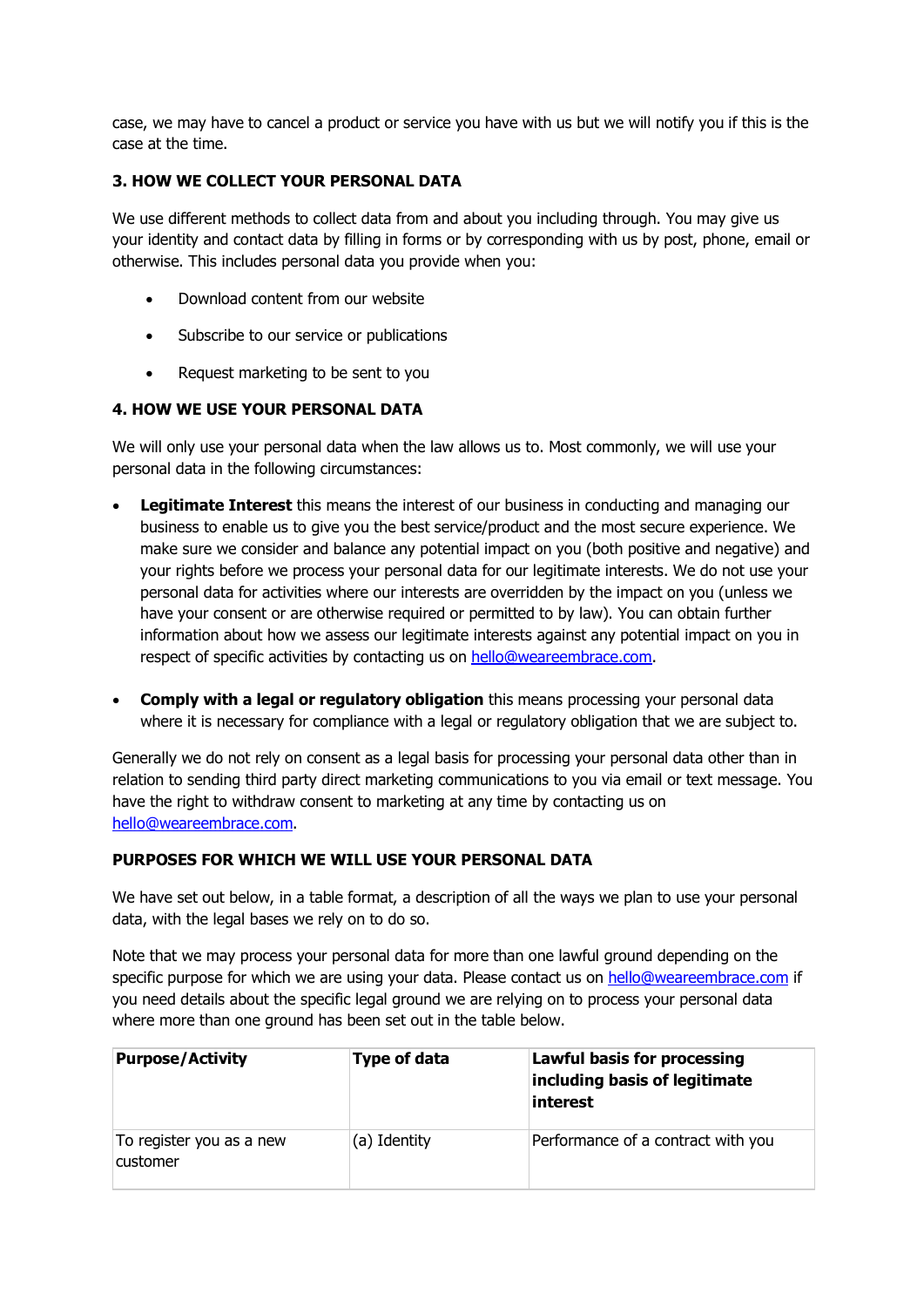|                                              | $(b)$ Contact |                     |
|----------------------------------------------|---------------|---------------------|
| To send you marketing materials (a) Identity |               | Legitimate interest |
|                                              | $(b)$ Contact |                     |

# **Marketing**

We strive to provide you with choices regarding certain personal data uses, particularly around marketing and advertising.

We have established the following personal data control mechanisms:

# **Promotional offers from us**

We may use your Identity, Contact, Technical, Usage and Profile Data to form a view on what we think you may want or need, or what may be of interest to you. This is how we decide which products, services and offers may be relevant for you.

You will receive marketing communications from us if you have requested information from us or purchased goods or services from us or if you provided us with your details when you downloaded content from our website and, in each case, you have not opted out of receiving that marketing.

## **Opting out**

You can ask us or third parties to stop sending you marketing messages at any time by following the opt-out links on any marketing message sent to you **or** by emailing hello@weareembrace.com.

Where you opt out of receiving these marketing messages, this will not apply to personal data provided to us as a result of a product/service purchase, product or service experience or other transactions.

# **Cookies**

You can set your browser to refuse all or some browser cookies, or to alert you when websites set or access cookies. If you disable or refuse cookies, please note that some parts of this website may become inaccessible or not function properly. For more information about the cookies we use, please see embracemarketing.co.uk/cookie-policy/.

### **Change of purpose**

We will only use your personal data for the purposes for which we collected it, unless we reasonably consider that we need to use it for another reason and that reason is compatible with the original purpose. If you wish to get an explanation as to how the processing for the new purpose is compatible with the original purpose, please contact us on hello@weareembrace.com.

If we need to use your personal data for an unrelated purpose, we will notify you and we will explain the legal basis which allows us to do so.

Please note that we may process your personal data without your knowledge or consent, in compliance with the above rules, where this is required or permitted by law.

### **5. WHO WE SHARE YOUR PERSONAL DATA WITH**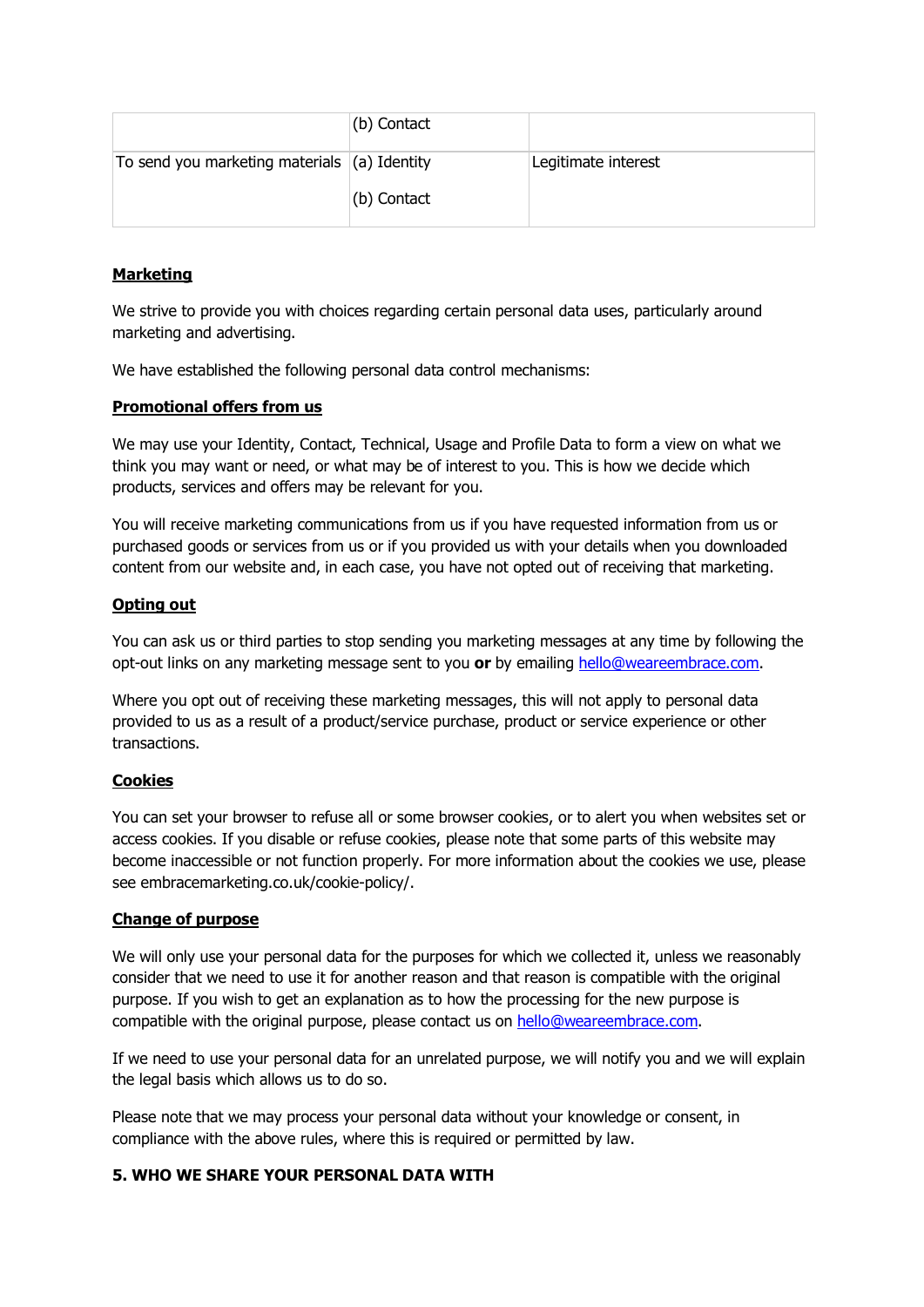We may have to share your personal data with the parties set out below for the purposes set out in the table in paragraph 4 above.

- External Third Parties Service:
	- Providers acting as processors based in the UK who provide IT and system administration services.
	- Professional advisers acting as processors **or** joint controllers including lawyers, bankers, auditors and insurers based in the UK who provide consultancy, banking, legal, insurance and accounting services.
	- HM Revenue & Customs, regulators and other authorities acting as processors or joint controllers based in the UK who require reporting of processing activities in certain circumstances.
- Third parties to whom we may choose to sell, transfer, or merge parts of our business or our assets. Alternatively, we may seek to acquire other businesses or merge with them. If a change happens to our business, then the new owners may use your personal data in the same way as set out in this privacy notice.

We require all third parties to respect the security of your personal data and to treat it in accordance with the law. We do not allow our third-party service providers to use your personal data for their own purposes and only permit them to process your personal data for specified purposes and in accordance with our instructions.

# **6. INTERNATIONAL TRANSFERS**

The personal data that we collect from you may be transferred to, and stored at, a destination outside the European Economic Area ("EEA"). By submitting your personal data, you agree to this transfer, storing or processing. We will take all steps reasonably necessary to ensure that your data is treated securely and in accordance with this privacy policy.

# **7. DATA SECURITY**

We have put in place appropriate security measures to prevent your personal data from being accidentally lost, used or accessed in an unauthorised way, altered or disclosed. In addition, we limit access to your personal data to those employees, agents, contractors and other third parties who have a business need to know. They will only process your personal data on our instructions and they are subject to a duty of confidentiality.

We have put in place procedures to deal with any suspected personal data breach and will notify you and any applicable regulator of a breach where we are legally required to do so.

### **8. DATA RETENTION**

We will only retain your personal data for as long as necessary to fulfil the purposes we collected it for, including for the purposes of satisfying any legal, accounting, or reporting requirements.

To determine the appropriate retention period for personal data, we consider the amount, nature, and sensitivity of the personal data, the potential risk of harm from unauthorised use or disclosure of your personal data, the purposes for which we process your personal data and whether we can achieve those purposes through other means, and the applicable legal requirements.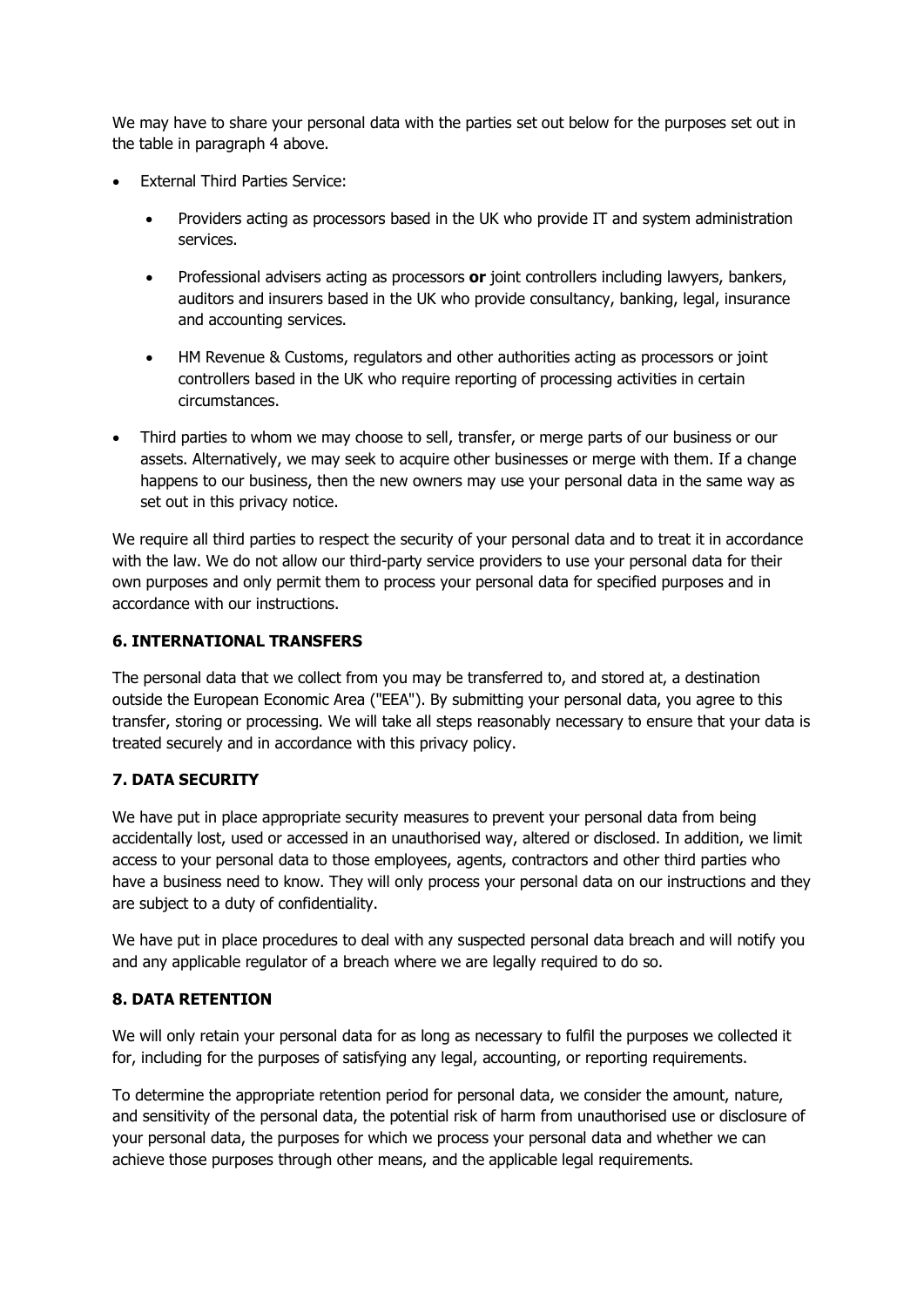By law we have to keep basic information about our customers including contact, identity, financial and transaction data) for six years after they cease being customers for tax purposes.

In some circumstances you can ask us to delete your data: see **Your legal rights** below for further information.

In some circumstances we may anonymise your personal data (so that it can no longer be associated with you) for research or statistical purposes in which case we may use this information indefinitely without further notice to you.

## **9. YOUR LEGAL RIGHTS**

Unless subject to an exemption under the data protection laws, you have the following rights with respect to your personal data:

- The right to request a copy of the personal data which we hold about you;
- The right to request that we correct any personal data if it is found to be inaccurate or out of date;
- The right to request your personal data is erased where it is no longer necessary to retain such data;
- The right to withdraw your consent to the processing at any time, where consent was the lawful basis for processing your data;
- The right to request that we provide you with your personal data and where possible, to transmit that data directly to another data controller, (known as the right to data portability), where applicable 9i.e. where our processing is based on consent or is necessary for the performance of our contract with you or where we process your data by automated means);
- The right, where there is a dispute in relation to the accuracy or processing of your personal data, to request a restriction is placed on further processing;
- The right to object to our processing of personal data, where applicable i.e. where processing is based on our legitimate interests (or in performance of a task in the public interest/exercise of official authority); direct marketing or processing for the purposes of scientific/historical research and statistics).

If you wish to exercise any of the rights set out above, please contact us on hello@weareembrace.com.

### **No fee required – with some exceptions**

You will not have to pay a fee to access your personal data (or to exercise any of the other rights). However, we may charge a reasonable admin fee if your request is clearly unfounded, repetitive or excessive. Alternatively, we may refuse to comply with your request in these circumstances.

### **What we may need from you**

We may need to request specific information from you to help us confirm your identity and ensure your right to access your personal data (or to exercise any of your other rights). This is a security measure to ensure that personal data is not disclosed to any person who has no right to receive it. We may also contact you to ask you for further information in relation to your request to speed up our response.

### **Time limit to respond**

We try to respond to all legitimate requests within one month. Occasionally it may take us longer than a month if your request is particularly complex or you have made a number of requests. In this case, we will notify you and keep you updated.